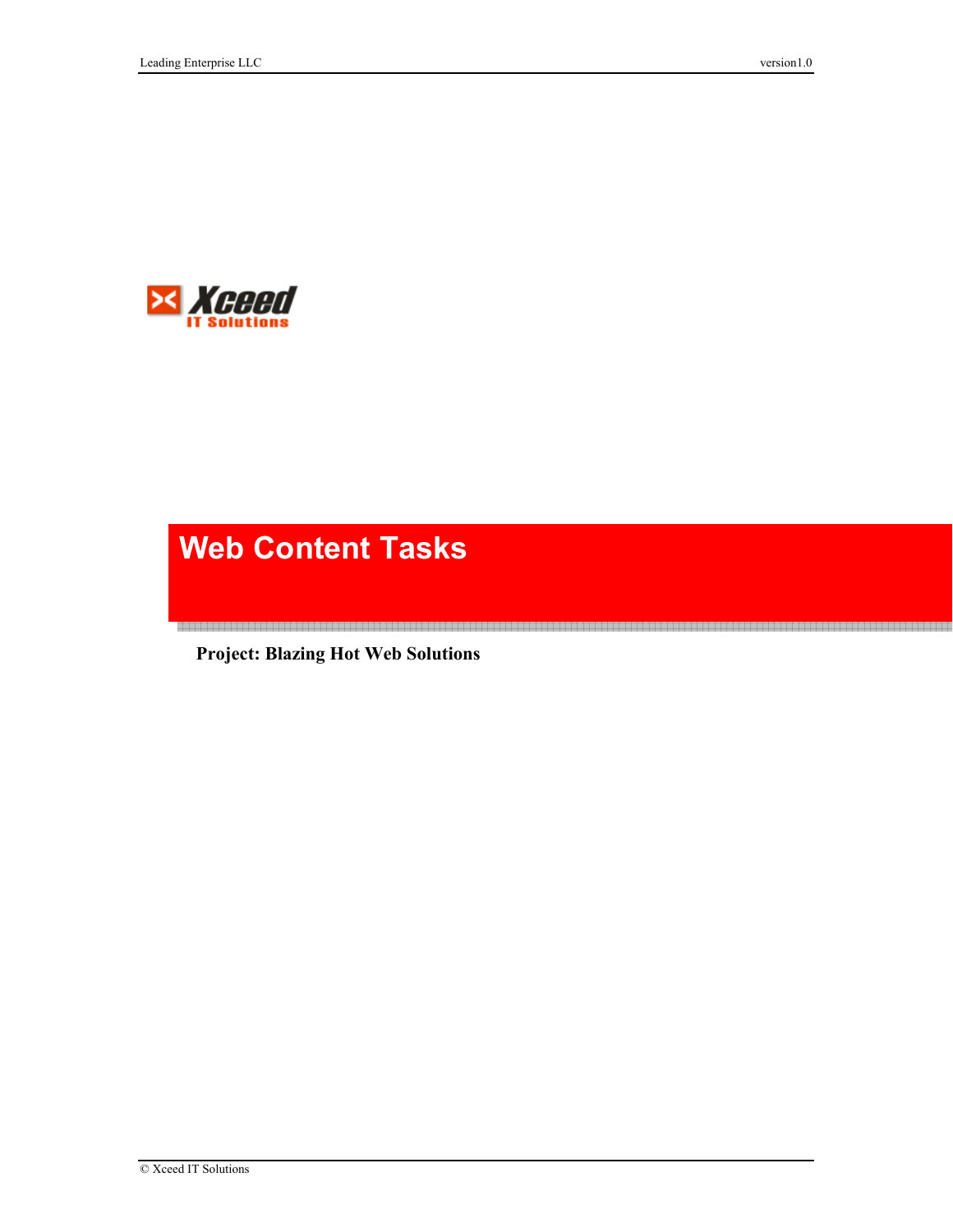#### **Services: Get a web presence**

In this age of Internet marketing and advertising websites represents you in the online market and customers perceive your products or services on the basis of quality and appeal of your website. Therefore, it is imperative to design or create your website in a way that helps you grow your business.

Blazing Hot Web Solutions is a web design company dedicated to provide excellent web solutions to its clients. We offer affordable, search engine friendly, elegant and userfriendly websites that increases targeted traffic to your business. We have the proven experience and expertise in creating websites that are strategically designed to bring in more enquiries and sales.

We understand that every business has unique website requirement therefore we create designs after a thorough understanding of your targeted audience and their preferences. Blazing Hot Web Solutions can help you in:

- Creation of a new website
- Redesigning of an existing website
- Maintenance of an existing website

When you need your website to redesign?

You need to redesign your website, if:

- It is not appealing to your visitors.
- The message you want to convey to your target segment is not delivered.
- Color, theme, graphics, navigation and payment gateways are not user-friendly.
- Your website is not W3C compliant.
- Your website is not competitive enough.
- Your website is not able to generate sales satisfactorily.

Blazing Hot Web Solutions strives to create high-quality, cost-effective and usercompatible websites to set you apart from your competitors.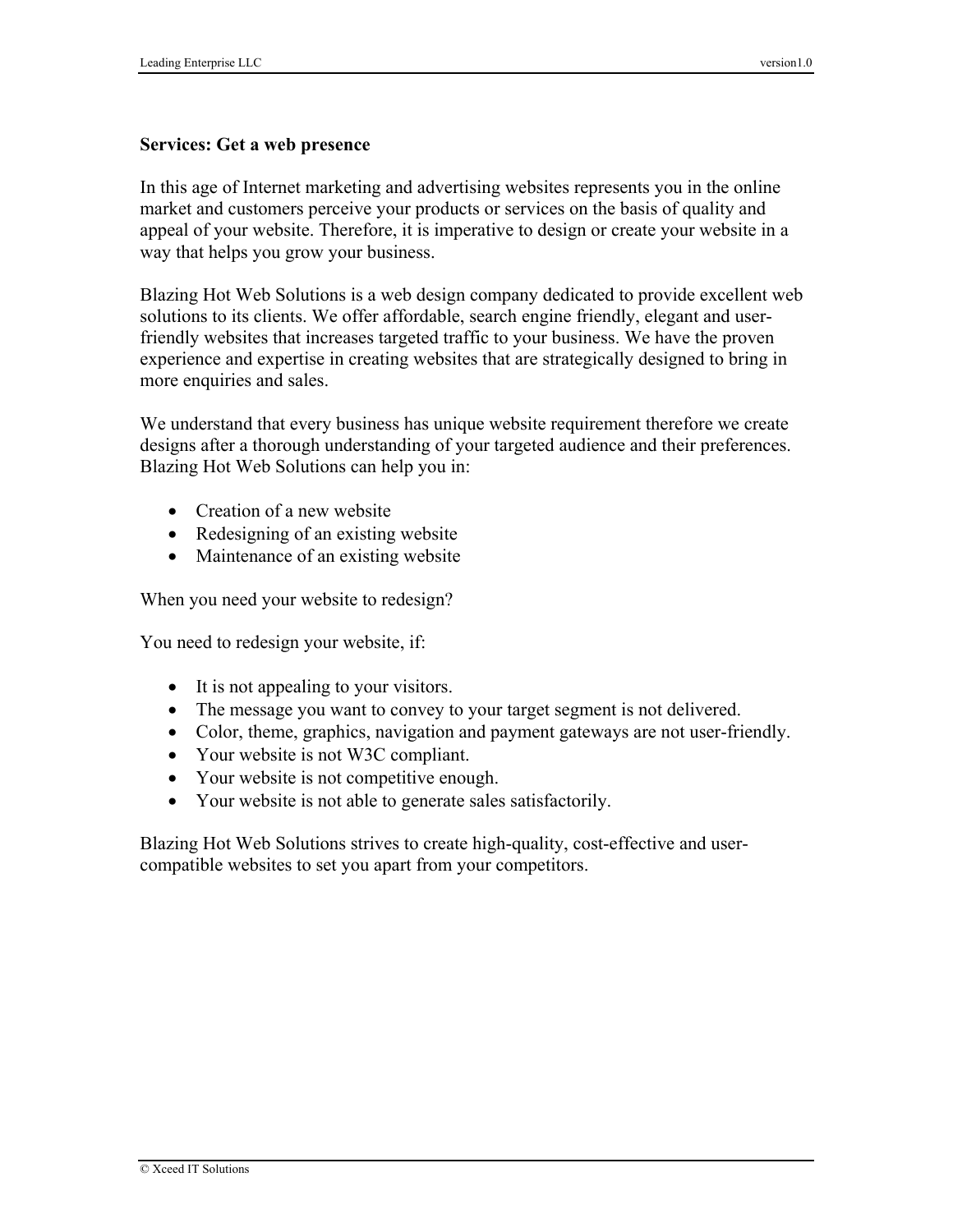#### **Services: Attract Floods of New Customers**

Today's market is Internet driven i.e. most of the people are using Internet to get information on their specific requirement of any product or service. Online marketing is becoming increasingly competitive and the businesses that understand the current market demand are leading far ahead of their competitors. It is estimated that 76% of the websites participate in pay per click or other online advertising programs to drive traffic to their sites.



**FOR GRPAHIC DESIGNERS - PLEASE REDRAW THIS IMAGE** 

SEO services and internet marketing services help in generating more traffic and ultimately sales for the business but it is very important to specifically design your SEO and link building strategy that can bring in the desired result. Getting desired results starts with proper optimization, link building strategy and with a clear understanding of the marketing goals.

Suppose if your business has primarily locality specific customers then it is important to advertise your website in common local directories rather than global or national directories. Similarly, if you want to sell your product in US then submitting your website in some Europe based directory will not only waste your time and efforts but also the customers who will visit your website through these directories.

A professional SEO always know how to write content for your website and where to submit your press releases and other articles. Blazing Hot Web Solutions very well understands the importance of online marketing and provide its customer a complete package of on page and off page SEO elements. We research hard to understand how and where your website should be marketed.

We can help you in attaining unbelievable heights of success with online advertising and to achieve that you don't need to create expensive website. Our internet marketing campaign is largely focussed on the target audience and all opportunities are explored to market your website locally, nationally or globally.

Now lets see how it works: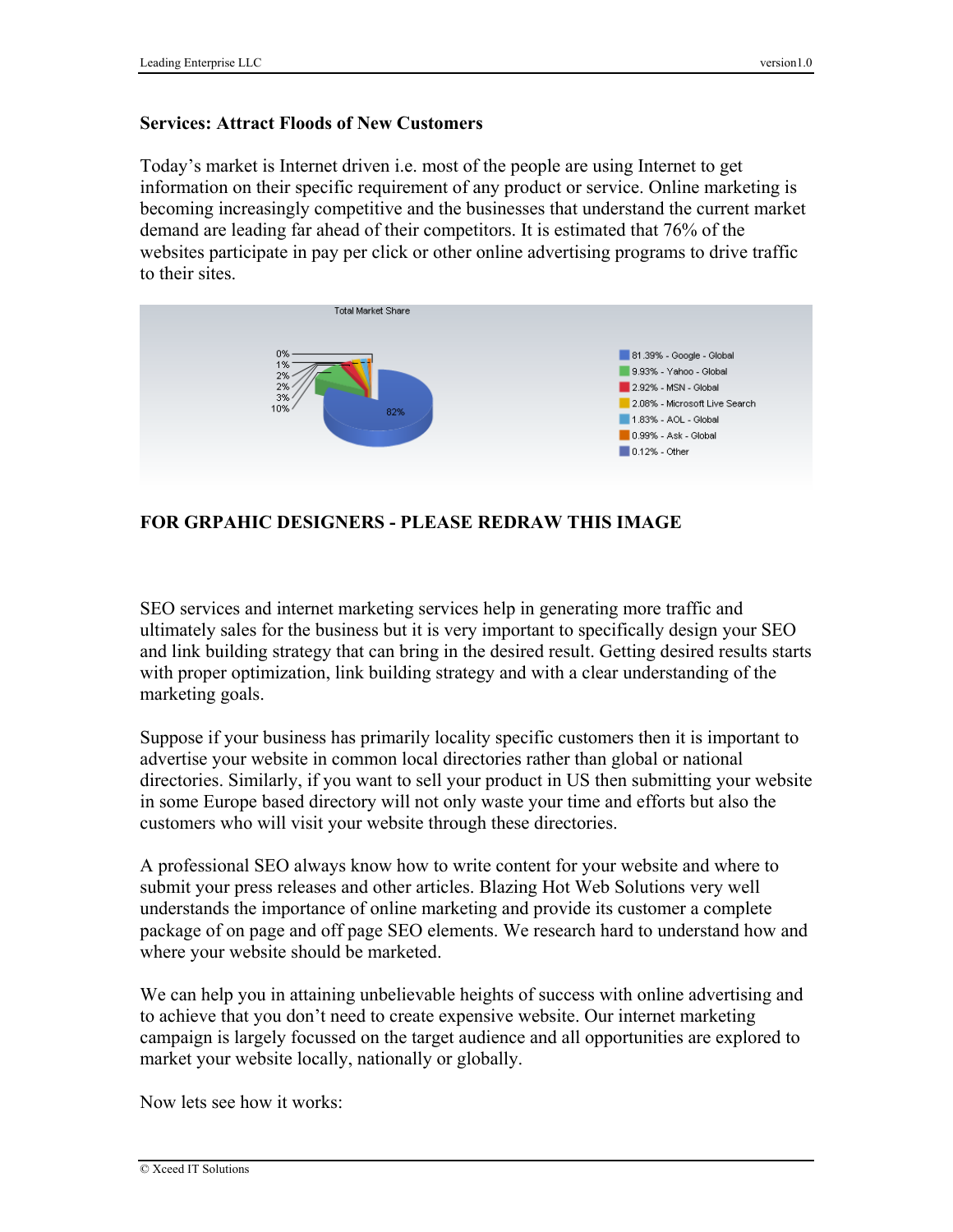| Process                | Challenges                        | Advantage                           |
|------------------------|-----------------------------------|-------------------------------------|
| <b>Internet Search</b> | Highly competitive; millions of   | We know exactly where and how to    |
|                        | users are searching online for    | place your ads.                     |
|                        | products and services and your    |                                     |
|                        | competitors can persuade them     |                                     |
|                        | easily with their impressive      |                                     |
|                        | websites and online marketing     |                                     |
|                        | strategy                          |                                     |
| Find your              | Your targeted segment may or      | We are expert in handling on page   |
| company                | may not find you on the           | and off page optimization for our   |
|                        | internet. To ensure your          | clients to get desired results.     |
|                        | presence, you need specialized    |                                     |
|                        | knowledge and perseverance.       |                                     |
| Visit to your          | Even if your website appears in   | Blazing Hot Web Solutions can       |
| website                | the search engine results, it is  | help you in tracking the success of |
|                        | difficult to assess how your      | your website.                       |
|                        | audience perceives your           |                                     |
|                        | website.                          |                                     |
| What you offer         | How to convert your online        | We will provide multiple entry      |
|                        | leads into offline sales.         | points to facilitate your sales     |
|                        |                                   | process and you will also get a     |
|                        |                                   | report that will explain how        |
|                        |                                   | efficient each entry point is.      |
| Online                 | It is well known now that         | We will show you how to get better  |
| purchases              | internet advertising is the cost- | return on your investment.          |
|                        | effective medium to win over      |                                     |
|                        | your customer.                    |                                     |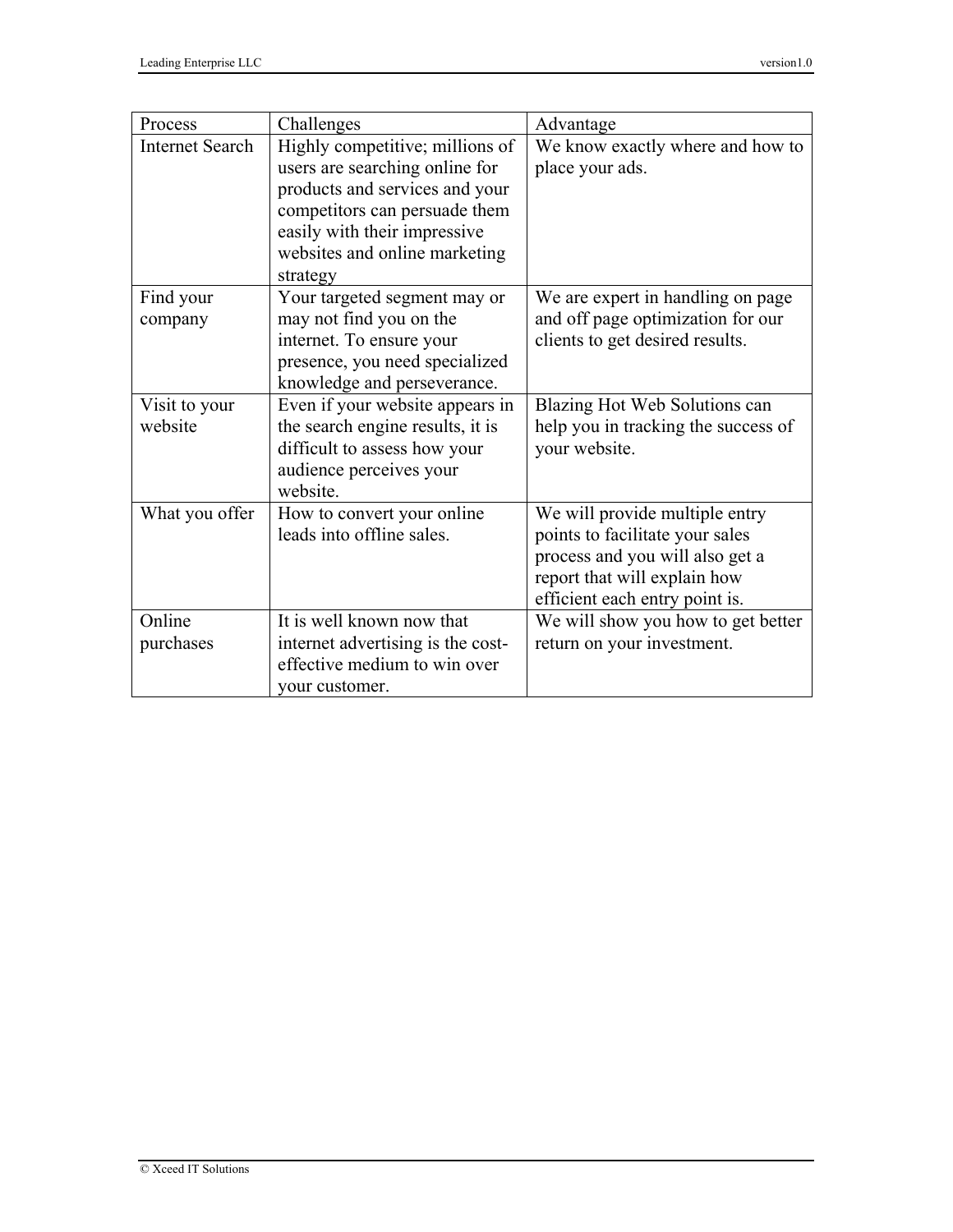### **Contact Page**

Blazing Hot Web Solutions is a division of Leading Enteprises, LLC.

**Contact form** 

| Name:                |  |
|----------------------|--|
| <b>Email:</b>        |  |
| <b>Phone number:</b> |  |

**Service of Interest:** 

**Comments:** 

**Best Time to Contact:** 

**You can contact us at:** 

Matt & Catherine Willis (owners) Address: 1223 Liriope Ln, Lawrenceville, GA 30045. Phone Number: 770-995-0029 Email: info@blazinghotwebsolutions.com.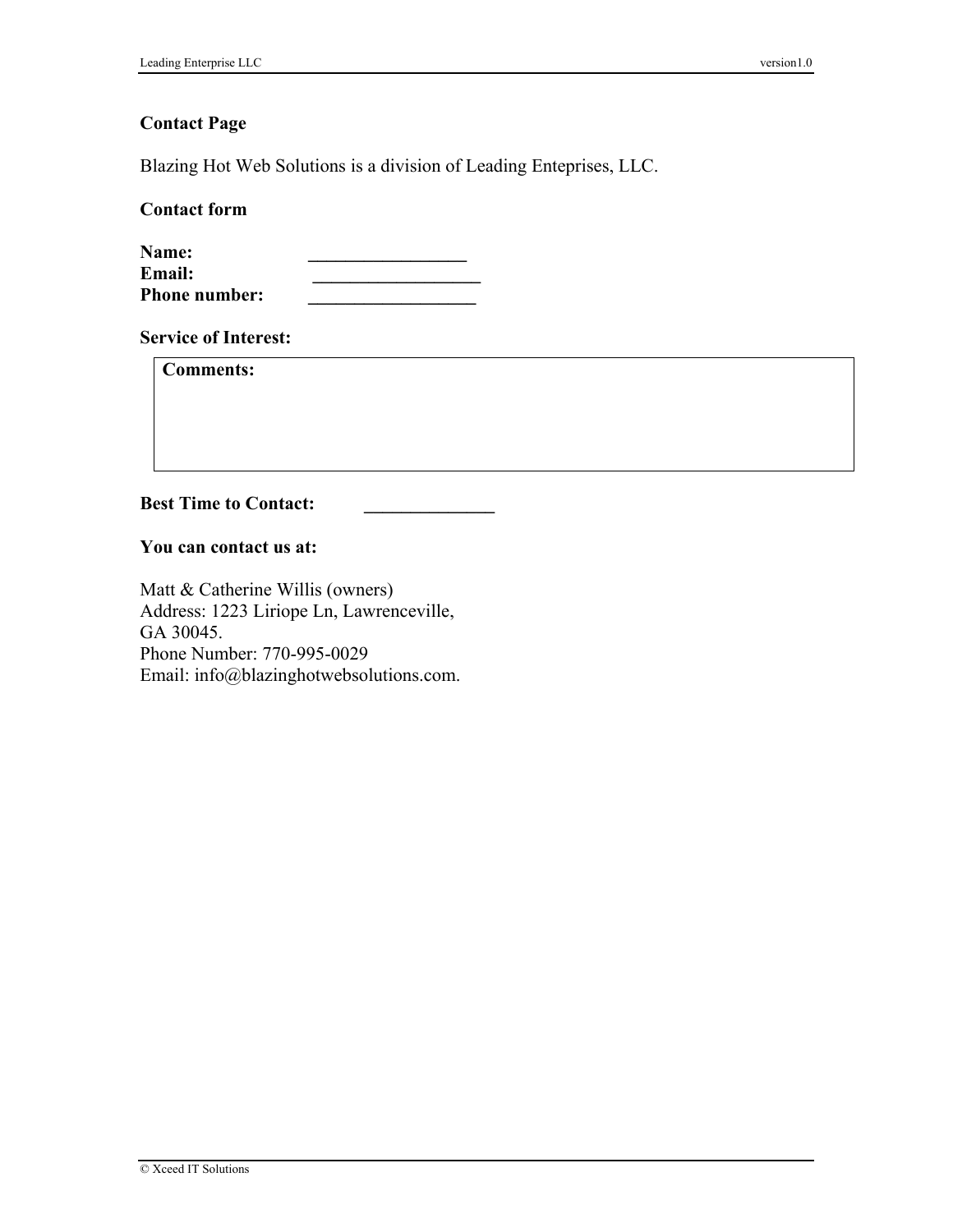# **Free Quote Page**

Use our service request form to get a free quote:

| <b>Name:</b>         |  |
|----------------------|--|
| Email:               |  |
| <b>Phone number:</b> |  |

**Service of Interest:** 

**Comments:** 

**Best Time to Contact:**